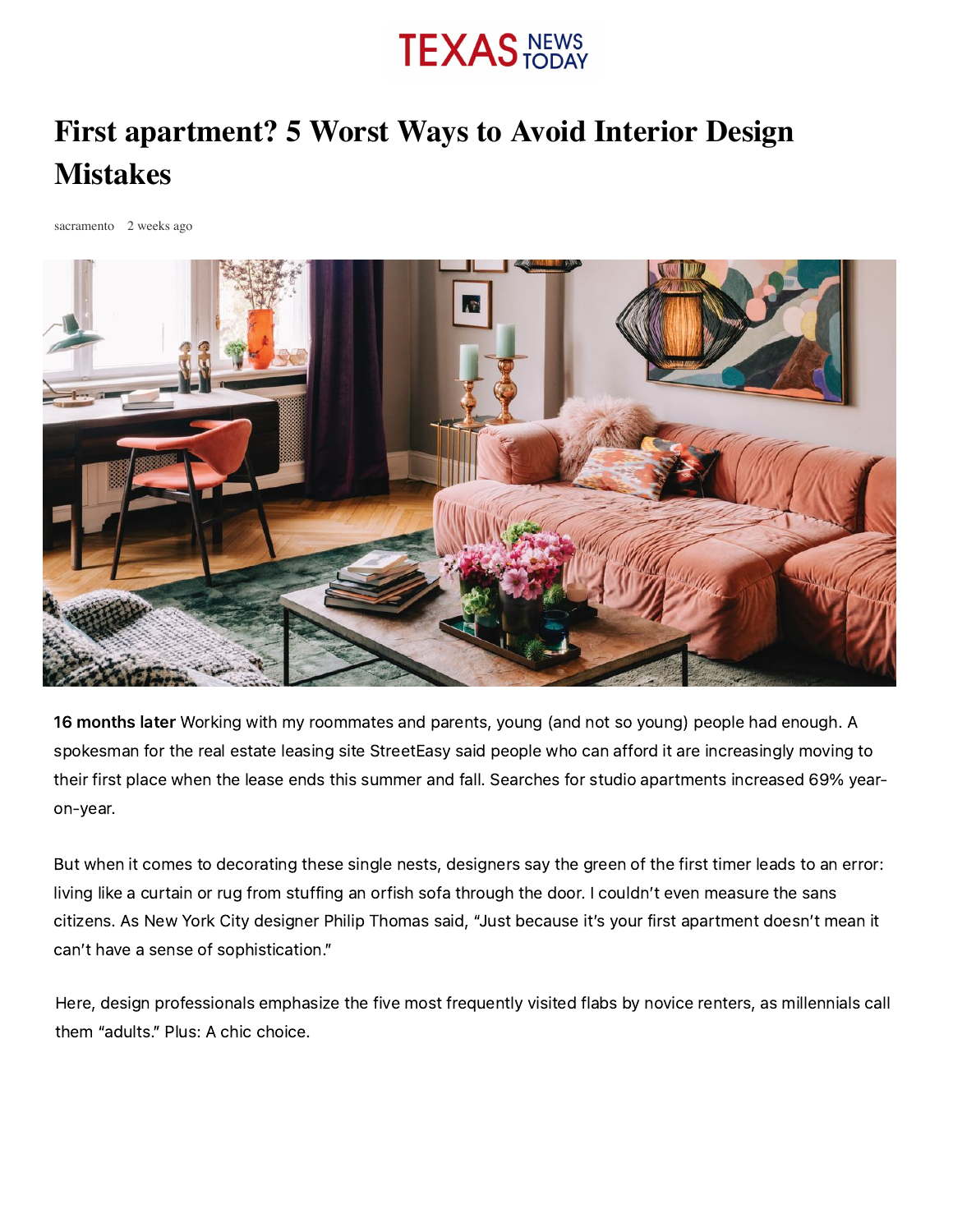#### **1. Unconquered division**

For generations, crushed people have inherited different ways to divide a studio apartment into a living space and a sleeping space. Curtains, free-standing screens, bookshelves, and even jungle-like vegetation contouring columns. Franceska Butch, founder of BG Studio in Manhattan, says all of this can make the space feel smaller. Thomas said such barriers often block window light, creating muddy caves. "There is nothing worse than living in a space without light," he said.

Instead: Instead of leaning the bed's headboard against the wall, Butch instructed him to "float" the bed with his feet facing the window, leaving at least two feet of circulation at the bottom. The medium height headboard acts as a divider without stealing natural light from the rest of the studio. Carry the sofa on your back and place the seating area on the other side. In this way, you won't expose your guests to crumpled pillows or stuffed animals that haven't yet brutally cut their ties.

## **To create a livable compartment in a studio apartment that uses headboards, float the bed in the middle of the room and point your feet at the windows.**

living4media / Mondadori Portfolio

#### **2. Helter-Skelter inheritance**

Please note that the jumble of relatives of the furniture is thrown away. Christina Kim, a designer in Manasquan, NJ, warned that "these furniture are usually out of scale and too many styles can feel chaotic."

Instead: "Don't feel obliged to accept every piece that comes your way," said Thomas. If the donation doesn't suit your decoration, decline it politely or change the offering to suit your style. For his first rental in Washington, DC, Thomas draped the quilt, threw cut velvet pillows, and matched a random sofa to his aesthetic.

#### **3. Placeholder a**

New York City designer Young Fu complained that renters often settled on several posters hung on sticky strips, worried about the confiscation of security deposits. According to Manhattan designer Starlet Ringbomb, even with more ambitious prints and paintings, beginners tend to hang them too high and attach them to cheap plastic frames.

Instead: Invest in some issues. "Patching and painting at the end of the lease is a small price to pay for a charming and collected house, even for a year," Huh said. Ringdam advised that the art be hung at eye level for a comfortable look. Ringdam also argues that professionally assembling art is a worthwhile investment. "The silver leaf frame instantly enhances the poster of your last visit to the museum into the art of a living room wall," she said.

#### **4. Single so ce identity**

Lauren Wall, co-founder of Principle Faucets in Santa Cruz, California, said: Does it really represent your multifaceted personality?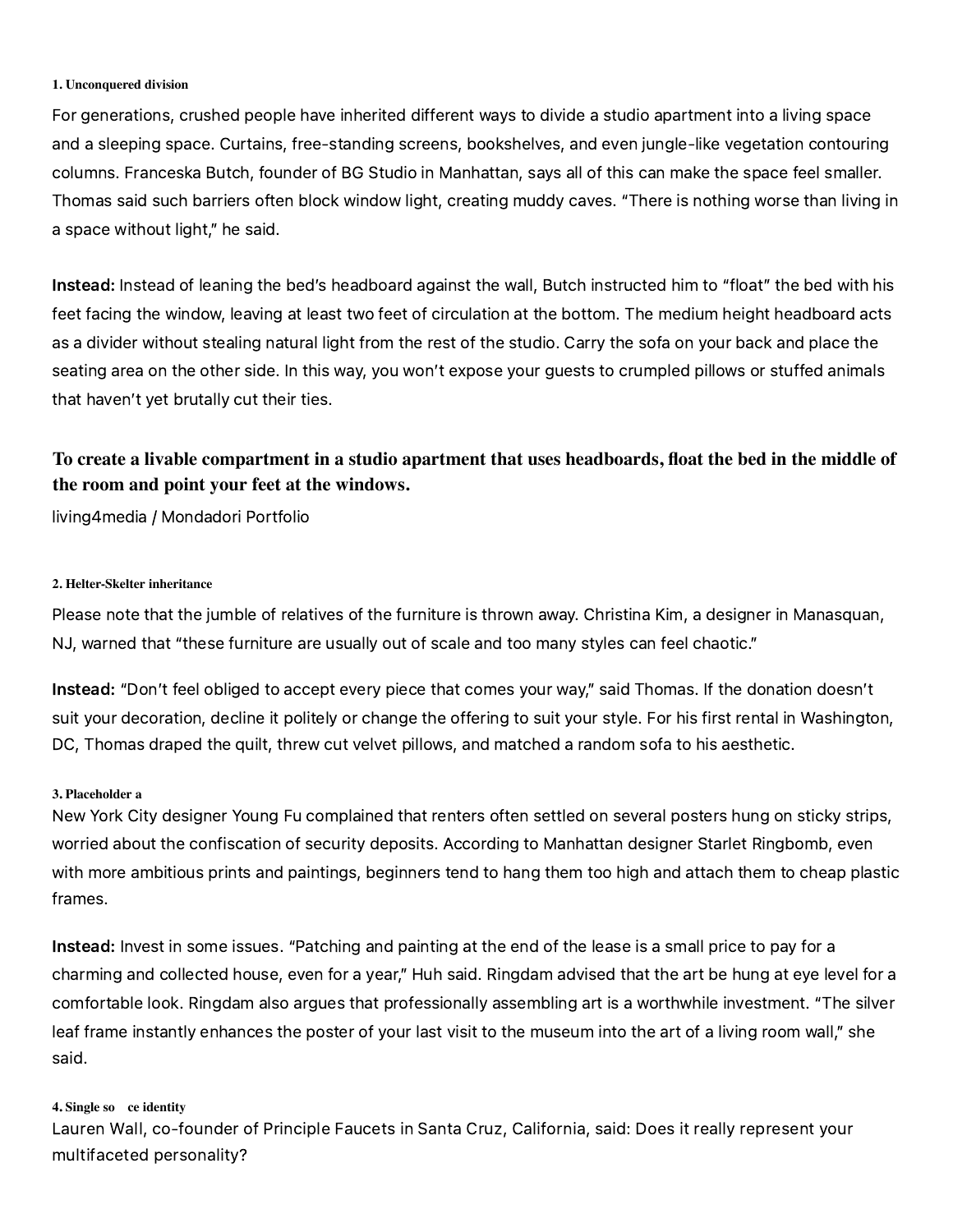Instead: "Spend your time looking for killer, high-quality resale products to combine with new budget-friendly

products," Wall suggested. Your spacehas"moreintent and personality" than if you bought it all at once. Thomas recommended searching for real estate sales and online auctions. And it' snot just about sticking to what a particular piecelookslikein thecontext of catalogphotography. Catalina Echavarria, co-founder of Miami furnitureand interior design firm CEU Studio, suggested shopping directly if possible and thinking about what you think. Use the item. "When I sit on the couch, I want to be hugged and grow up ... When I step on the rug, I want to love it with my bare feet and feel the texture," she said.

#### **5. Throw bad light**

I think you have all the landlord' s flash mount ceiling lights (also known as "boo brights", which are named because they often take the form of milky glass hemispheres with nipple-like finials). If so, think again. "Overhead lightingisugly and ineffective for tasks such as reading," said AnnieElliott, a designer in Washington, DC, who said that these appliances had a white wall with an eerie, bluish hospital-like glow. He pointed out that he often uses light bulbs to drop.

Instead: Elliott buys a hilarious table lamp to add color, style, and of course light. "It raises the entire room." Warm yellowish light bulbs help create a homely atmosphere. Replace and store the bulbs on the landlord' s ceiling so that they can be replaced when you move.

#### **ODD SQUAD**

Prosremember strange first-time decorative movements



Dawid Ryski